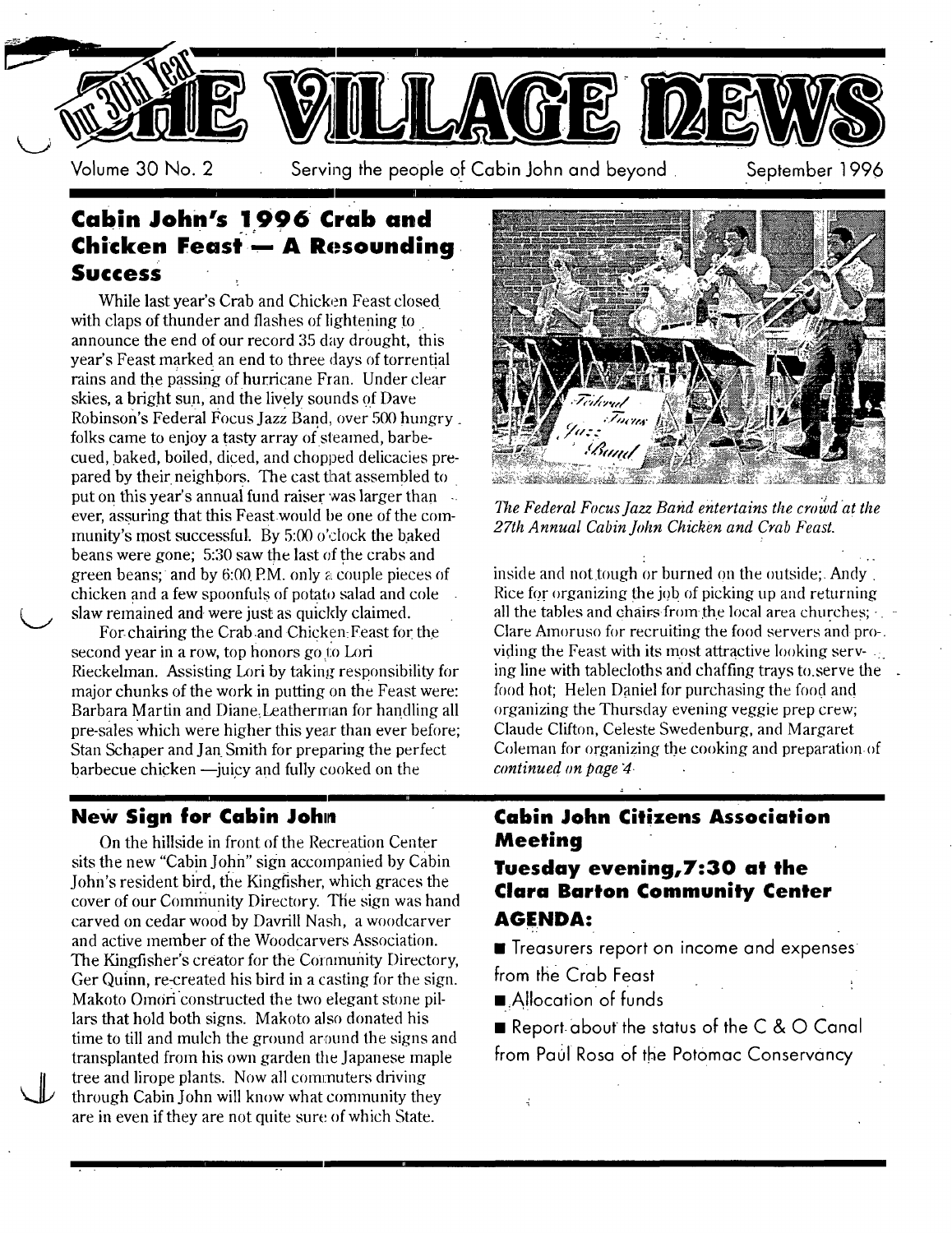## **Of potholes and streetlamps**

If you know of a pothole or a streetlamp that needs attention, here's what you can do about it:

*I* 

For potholes call "Highway Services" at 217-2159. They normally make repairs within a few days.

For streeflamps that appear to be burned out or blink or are covered by branches, copy the number on the metal band attached to the pole and call Pepco at 202-833-7500. Also note the general location of the pole. You can also write: Mrs. Bladen, 2nd floor, Pepco, 1900 Pennsylvania Avenue, Washington, DC 20068





## **KEPLER FRAMING**

Ritch Kepler, Certified by Professional Picture Framers Association Fifteen years Serving Metropolitan Area

Quality workmanship, fast service, exceptional value

\* Conservation Framing \* Object Framing \* \* Needlepoint and Embroidery \* Decorative Matting # Ovals, Circles \* \* Large Selection of Fine Graphics

### **320.0248**

Cabin John, Maryland

All major credit cards accepted

# **Neighborhood Events**

 $TITITIIT$ 

3

The work of Cabin John's Diane Leatherman appears in a group showing entitled Life by a Thread, the work of eight fabric artists. Most of the artworks in the show are Wallhangings depicting landscapes, figures, interiors and abstracts. The show may be seen Tuesdays through Sundays, 12–4pm, from October 13th through November 15th at McCrillis Gardens Gallery, 6910 Greentree Road in Bethesda. An artist's reception will be held on Sunday, October 13th from  $12$  to 3 pm. For more information contact Diane at *229-7412* or 217-3882

Sunday October 13th is also Chiidrens Chautauqua Day at Glen Echo Park.There will be workshops and demonstrations by the park's artists and instructors, performances on the Cuddle-Up Stage and a family dance in the Spanish Ballroom. Starts at noon, ends at 5. For more information call 301-492-6229 during business hours.

On Saturday, October 19th at 8:00pm Glen Echo Park hosts the sixth Songwriters Circle as part of the Hall of Mirrors Performance Series. Songwriters appear in a round-robin performance setting. Admission is  $$7.00$ . Call  $229-6022$  for more info.

#### **IN'IEGRIrlT**

",%'lIP iS *t)lllsI;HltlJll~- intelligent, creative,*  $diligent$  and personable. *I;'lh'n I'Vpl'es('nle(l Ine with great tact in very* (h'lical¢ *cil'Clllll,~lOll('e&"*  M. Campbell Cabin John, MD

### **LEGENDARY SERVICE**

*"l',Nlwriencc. I;|h't;I, chm'nk*   $hard work, humor, success.$ *Ellen was PERFECT!* ,h)hll nollh) **Potomac, MD** 

### **COMMrlMENT**

*"Ellen has shown a Ii Jllingtlt:ss Io hang #1 Ihere,*  t'l Pit WIIIYI *lhhl#S gol IOIIgh. "*  Paul Hersh Washington, DC



Office: 301-652-0400 I)n{~:C r- 301-321)--1774 Tot. Free: 1-800-289-9584

Realty Services

re/Mex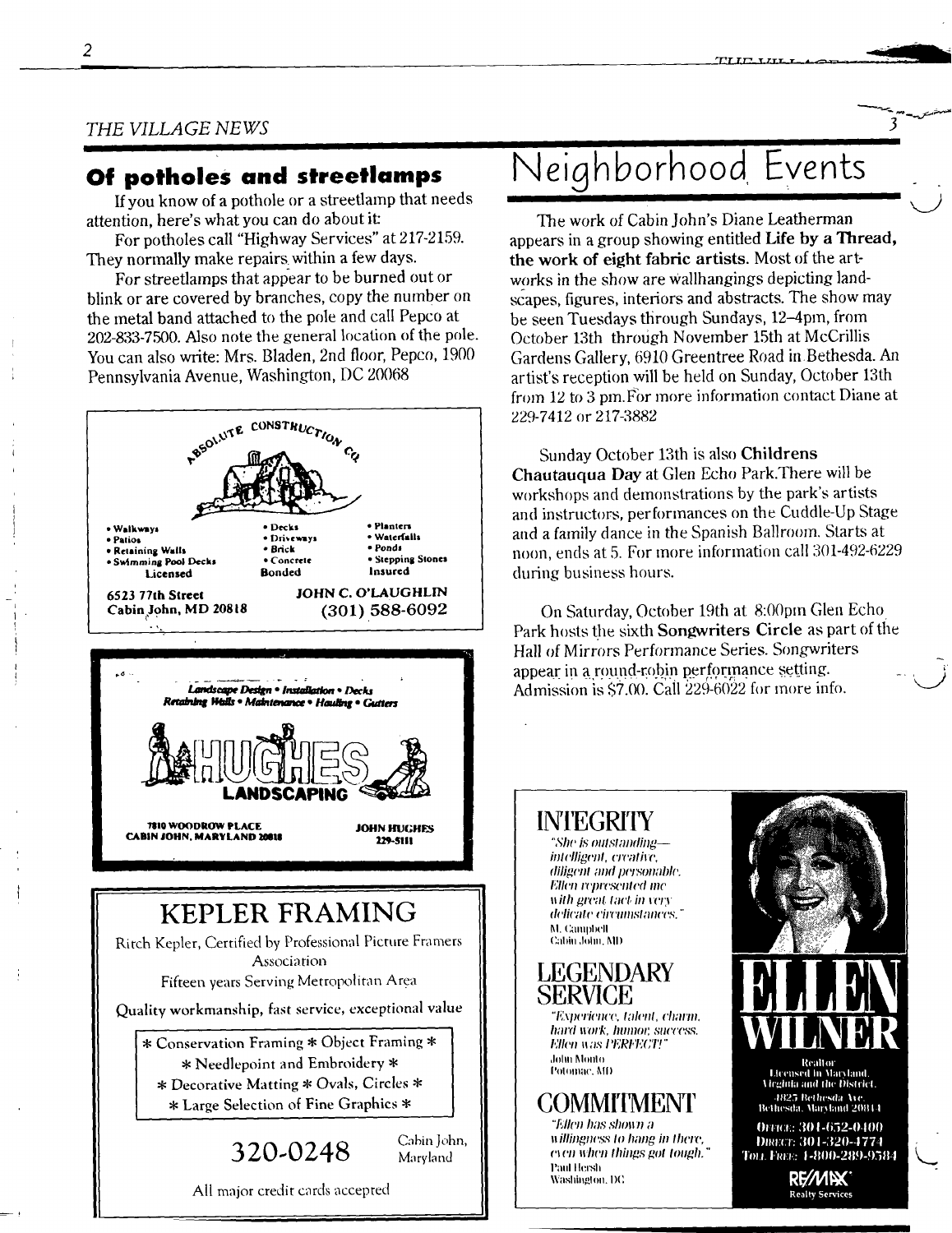### **Of potholes and streetlamps**

If you know of a pothole 0r a streetlamp that needs attention, here's what you can do about it:

For potholes call "Highway Services" at 217-2159. They normally make repairs within a few days.

For streetlamps that appear to be burned out or blink or are covered by branches, copy the number on the metal band attached to the pole and call Pepco at 202-833-7500. Also note the general location of the pole. You can also write: Mrs. Bladen, 2nd floor, Pepco, 1900 Pennsylvania Avenue, Washington, DC 20068



# **Neighborhood Events**

The work of Cabin John's Diane Leatherman appears in a group showing entitled Life by a Thread, the work of eight fabric artists. Most of the artworks in the show are Wallhangings depicting land-. scapes, figures, interiors and abstracts. The show may be seen Tuesdays through Sundays, 12-4pm, from October 13th through November 15th at McCrillis Gardens Gallery, 6910 Greentree Road in Bethesda. An artist's reception will be held on Sunday, October 13th from 12 to 3 pm. For more information contact Diane at 229-7412 or 217-3882

Sunday October 13th is also Childrens Chautauqua Day at Glen Echo Park.There will be workshops and demonstrations by the park's artists and instructors, performances on the Cuddle-Up Stage and a family dance in the Spanish Ballroom. Starts at noon, ends at 5. For more information call 301-492-6229 during business hours.

On Saturday, October 19th at 8:00pm Glen Echo Park hosts the sixth Songwriters Circle as part of the Hall of Mirrors Performance Series. Songwriters appear in a round-robin performance setting. Admission is  $$7.00$ . Call  $229-6022$  for more info.

### **INIEGRITY**

*"She is oulsl;mding- intelligent, creative,*  $diligent$  and personable. *<i>Ellen* represented me *with great tact in very (l('li(71l(' C#'('IIIII.S'IgIII('PS. "*  M. Campbell Cabin dolm. MI)

**LEGENDARY SERVICE**  *"I"xpeT/t'IlC(~, Iohvll, ('h;wnl.* 

*hard work, humor, success. 1':11¢'t1* IG/S *I'I"ICH,X;7'!"*  Johil Molllo Potomac. MD

### **COMMIIMENT**

*"f',/h'll h;tS* MIOII71 3 *Willingness to hang in there.*  $\overline{\text{even when things got tough."}}$ Paul Hersh Washington, DC

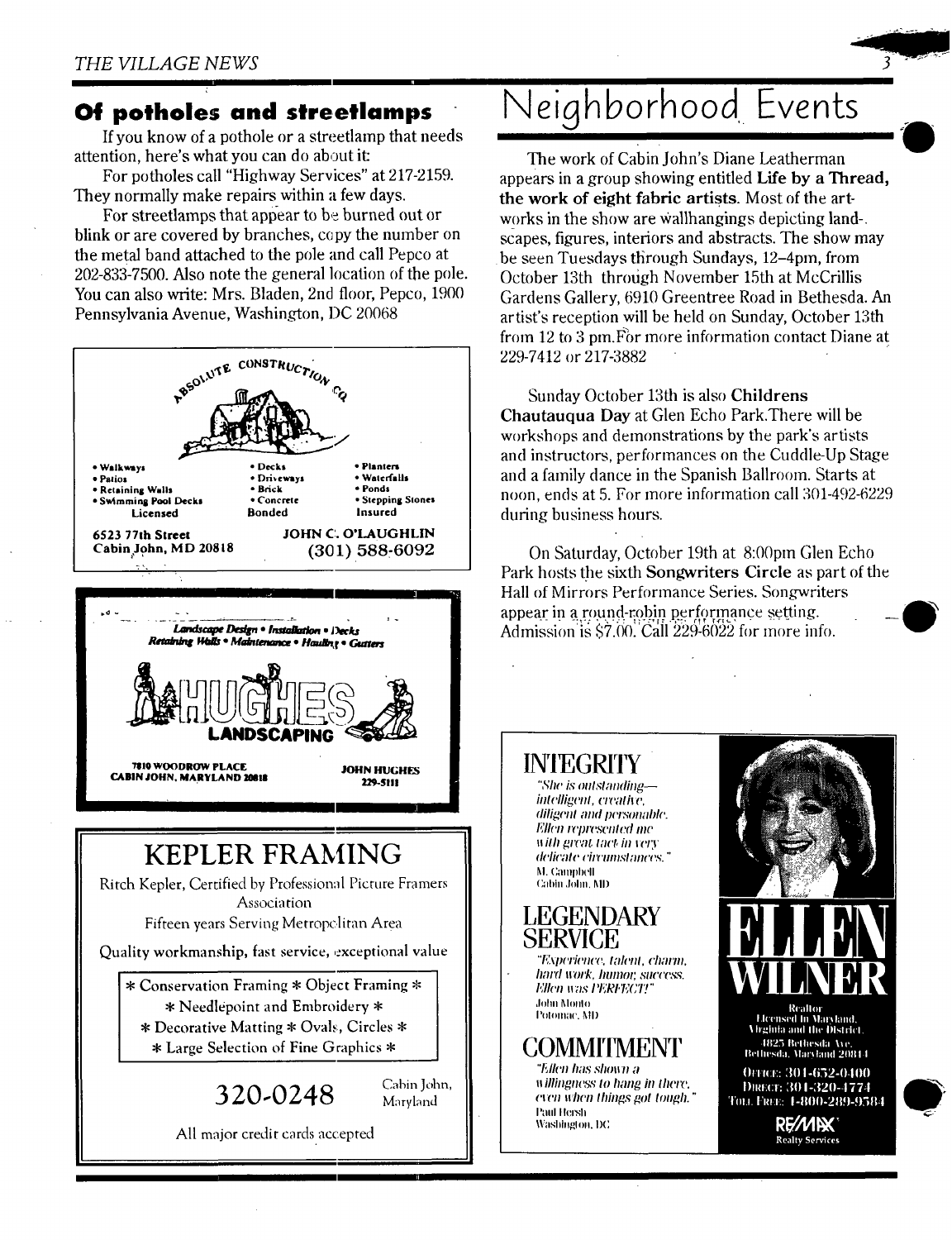#### *Crab Feast continued from page 1*

all the wonderful vegetable dishes ( serving on the line when the baked beans and green beans ran out was dangerous business); Elaine Tama for handling membership registration and ticket sales the day of the Feast; Gene and Nicki Wright for organizing the cleanup throughout the Feast; Larry Herin for purchasing and selling beer and soft drinks; Dave Murphy and Reed Martin for their incredibly thirst-quenching : freshly squeezed lemonade, limeade, and orangeade; Bob Epstein for setting up his old fashioned popcorn -stand and selling popcorn; Diane and Adi Carter for handling the pizza sales.

Pitching in to make Cabin John's Crab and Chicken Feast possible were:

Ticket Sellers: Bruce Wetzel, Reed Martin, Rita Powell, Ruby Haines, Judy Duffield, Harley Balzer, Kitty Kelly, Jeanne Casamento, Blakely Burke, Ginger-Robinson, Gary Barnhardt, Neil and Fonya Hehn, Taffy Kingscott, Margaret Colemen, Geore Lichtblau, Ted and Caathy Orme, Kathleen Ahriand, Kay Kemp, Ritch Kepler, Joe Hugo, Annette Davis, Martha Finelli, Kathy Siefkin, Traudel Lange; Tevy Schlafinan, Helen -.Glazer-~ *Susan-Roberts~B@,bie-Green~-J ~rr-y-Rhodes; - -*  Sondra Baxt, Eva Stolwein, Laveta Fyock, Marie Keefe, Lee Parkington, Dana Cable Lupton Veggie Cookers: Claude Clifton, Celeste Swedenburg, Barbara Martin, Margaret Coleman, Lily Gibbs, Tony White, Jill, and Diane Leatherman

Veggie Prep Crew: Cathie Nelsen, Bryan, Barbara Martin, Benno Schmidt, Karen Melchar, Veronica

McCandless, Nicki Wright, Clare Amoruso, and Helen Daniel

Chicken Cookers: Mary Gordon-Smith, Rob Kibler, Margaret Fisher, Rene Culbertson, Jan Smith and Stan **Schaper** 

Tables and Chairs Set-up: Andy Rice, Reed Martin, Don Mehhnan, Alex Quinn, Brandt Rice, Barry Corkery, Mark Leatherman, Burr Gray; Megan Lewis, Stefan Rice, Susan Roberts, Nina Simmons, and Carolina McCandless

Membership Dues and Ticket Sales: Elaine Tama, Mary McConnell, Lori Rieckehnan, and Trudi Bick **Food** Servers: Lee Partington, Robin Mustain, Fran Patch, Eva Stolwein, Connie Bergfors, Andy Rice, Ger and Barbara Quinn, Diane Leatherman, Barbara Wihnarth, Helen Daniel, Elaine Gardner, and Janet Dence

Clean-up Crew: Mandy Mitchell, Barbara and Reed Martin, Nicki, Gene and Sara Wright, Mark and Diane Leatherman, Don Mehhnan, Harry and Lori Rieckelman, Helen Daniel, Andy Rice, and Rich Kepler

Also a very special thanks to our local merchant Ralph Osborne from the Market on the Boulevard who worked so hard to locate crabs this year, to the Pizza Hut for providing the pizzas, and to Mary McConnell and Liz-Clark for making-the-Community Center so available to us.

To these folks and the dozens more whose names we were not able to get; the Crab and Chicken Feast organizers want to thank you all for your time and help in. making this annual fund raiser such a success. This year's Feast was truly a community event !

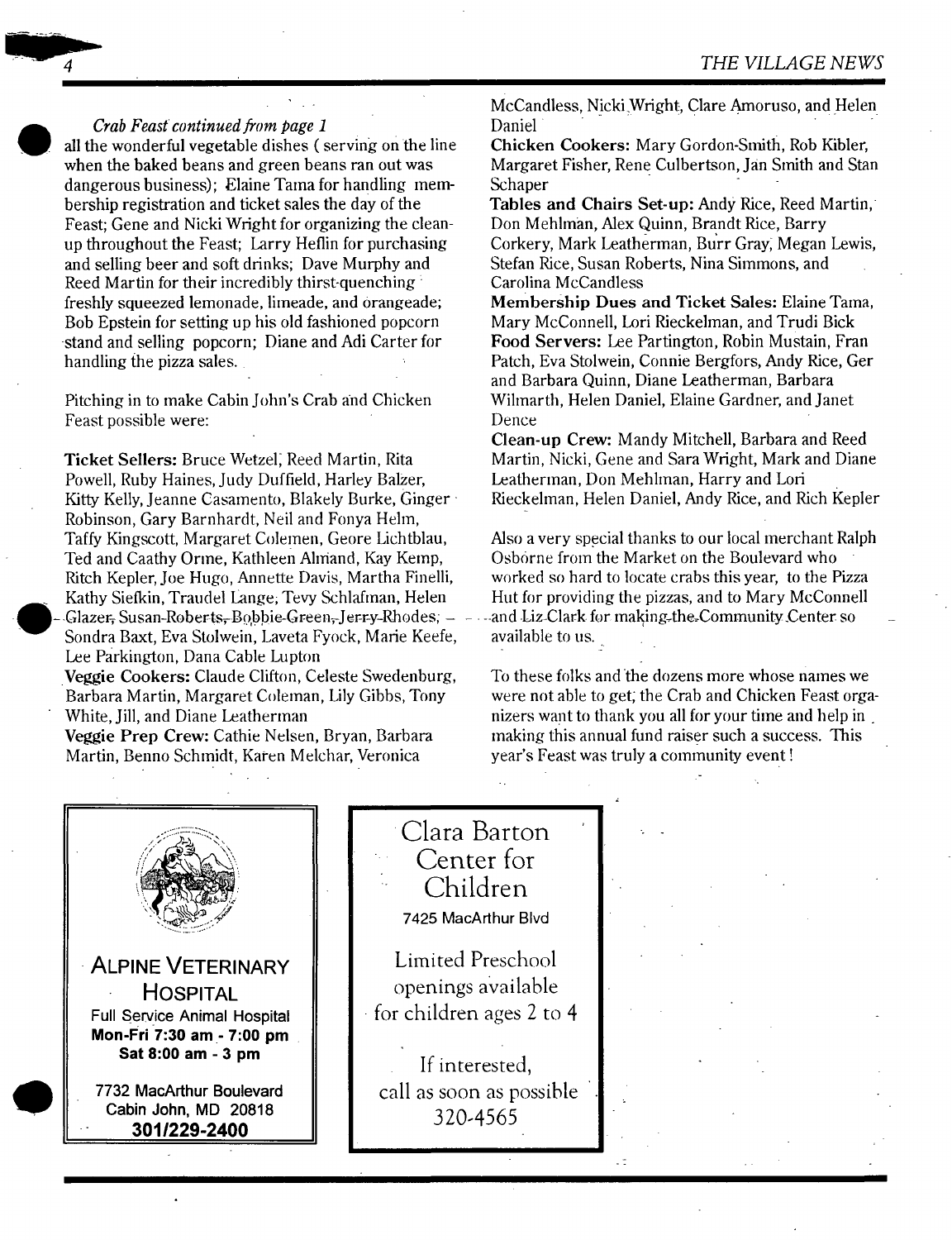### *THE VILLAGE NEWS*

abin John Newsletter

The VILLAGE NEWS is published monthly except in July and December and is sent free to every household in Cabin John. Others may subscribe for \$5 per year.Send news, advertisments, letters, and subscriptions to:

> The Village News PO-Box 164 Cabin John, Maryland 20818

Labin John, Maryland<br>The next deadline is 10 AM Saturday October 12 for the issue mailing October 17 People who make the Village News possible:

Barbara and Ger Quinn, Jerry

Rhodes, Barbara and Reed Martin Contributors: Helen Daniel, Andy ,  $\overbrace{\hspace{2.5cm}}^{Rice}$ 

**REMINDER: THE DEADLINE FOR THE NEXT ISSUE IS 10 AM SATURDAY, OCTOBER 12.**  WE ARE ALWAYS LOOKING FOR STORIES PHOTOS AND ARTWORK ...

 $\leq$ 

FROM THE COMMUNITY. CALL GER OR BARBARA QUINN AT 229 8030.

### **CLASSIFFIED AD**

**MATH TUTOR:** All levels. In your home or mine. Certified. Teaching experience in middle school, high school, and college. Afternoons or evenings available. Call Nancy Shaw at 320-6342.

**HELP WANTED** Busy Bethesda family eye Dr looking for 10-20 hrs/wk to help with testing. Must like kids. Detail-oriented, friendly, computer skills, M-F 10-2 301 469- 9292

**VILLAGE NEWS PERSONALS**  Last tuesday at Post Office. You, gorgeous, airmailing to Paraguay pretending to be bored and unaware of the magnetism between us. Me, feigning aloofness, keeping my cool, not even looking in your direction. Same time next week

To place an ad in the Village News classifieds send your ad before the first Saturday of the month to the address in the box above. The cost is 25 cents per word.

If you have questions, call Jerry Rhodes at 320-5219.

.

## **The Glen Echo Baptist Church**

Vassar Circle, Glen Echo, MD

Jesus Christ is our Lord, Saviour and God.He still performs miracles at the Glen Echo Baptist Church. A born again Fellowship. 229-4430.

**Sunday** Morning: Prayer 8:00, Family Sunday School 9:30, Worship and Praise, 11:00. All are invited!!

**Sunday Evening:** 6:00 Why we believe the Jewish Bible, 7:00 Praise, Testimonies, Worship, Singing.

Wednesday Evening: 7:00 Prayer, Testimonies, Bible questions

Friday Morning: 10:00 Community prayer and Bible study

Collecting food and clothing for the homeless and needy.



*5* 

*competent service bys neighbor* 

### **Robert L. Norris**

**orate: 654-3222 home: 229-1649** 



REALTY PROS LTD.

 $\mathcal{L} \leftrightarrow \mathcal{L} \leftrightarrow \mathcal{L} \leftrightarrow \mathcal{L}$  is  $\mathcal{L} \leftrightarrow \mathcal{L}$  in the subsection of the secondary of  $\mathcal{L}$  and  $\mathcal{L}$ 

# **Discover the**  *Difference*  **experience makes!!**

t.,.. - ....... ;=

-1

Why take a chance on inexperience?

Choosing the wrong agent can cost you more than sleepless nights, it can cost you lots of \$\$\$.

For the biggest retum on your housing investment, hire the best.

My sound advice and attention to detail can help you get the most for your house.



*Barbara Abeillé* 

**(301) 320-5391 Home (202) 362-5800 Ofc. (301) 303-5199 Voice Mall** 



**P A R D O E**  REAL ESTATE, INC.